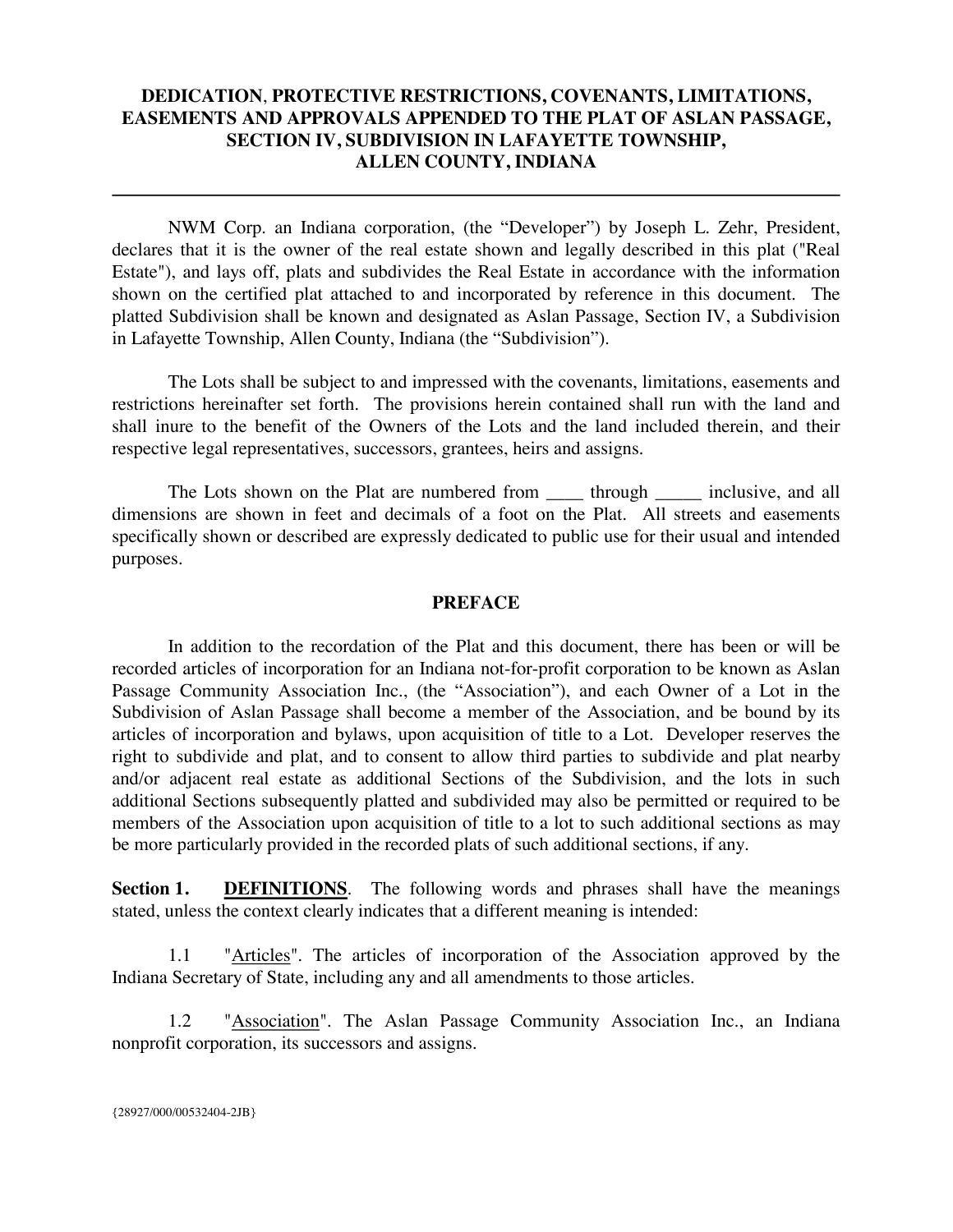1.3 "Builder". An individual or entity who is licensed to build single-family residential dwellings in the county in which the Subdivision is located and is the Owner of a Lot in the Subdivision.

1.4 "Board of Directors". The duly elected or appointed board of directors of the Association.

1.5 "Bylaws". The Bylaws adopted by the Association, including any and all amendments to those Bylaws.

1.6 "Committee". The Architectural Control Committee established under Section 6 of these Covenants.

1.7 "Common Area". All real property owned by the Association for the common use and enjoyment of Owners.

1.8 "Covenants". This document and the restrictions, limitations and covenants imposed under it and the Plat.

1.9 "Developer". NWM Corp., an Indiana corporation, and any Successor Developer designated by the Developer.

1.10 "Lot", and in plural form, "Lots". Any of the platted lots in the Plat, or any tract(s) of Real Estate which may consist of one or more Lots or part(s) of them upon which a residence may be or is erected in accordance with the Covenants, and any applicable zoning ordinance; provided, however, that no tract of land consisting of part of a Lot, or parts of more than one Lot, shall be considered a "Lot" under these Covenants unless the tract has a frontage of at least 80 feet in width at the established front building line as shown on the Plat and further meets the requirements of Section 7.4.

1.11 "Owner, and in the plural form, "Owners". The record owner(s) (whether one or more persons or entities) of fee simple title to a Lot or Lots, including land contract buyers, but excluding those having an interest in a Lot merely as security for the performance of an obligation.

1.12 "Zoning Authority". The applicable governmental Plan Commission and/or Zoning Authority, or its successor agency, then having zoning authority and jurisdiction over the Real Estate to issue improvement location permits, and to issue certificates of occupancy for residences constructed on Lots.

1.13 "Plat". This recorded secondary plat of Aslan Passage, Section IV.

1.14 "Subdivisions". The Subdivision of Aslan Passage, including all existing and future sections of such subdivisions.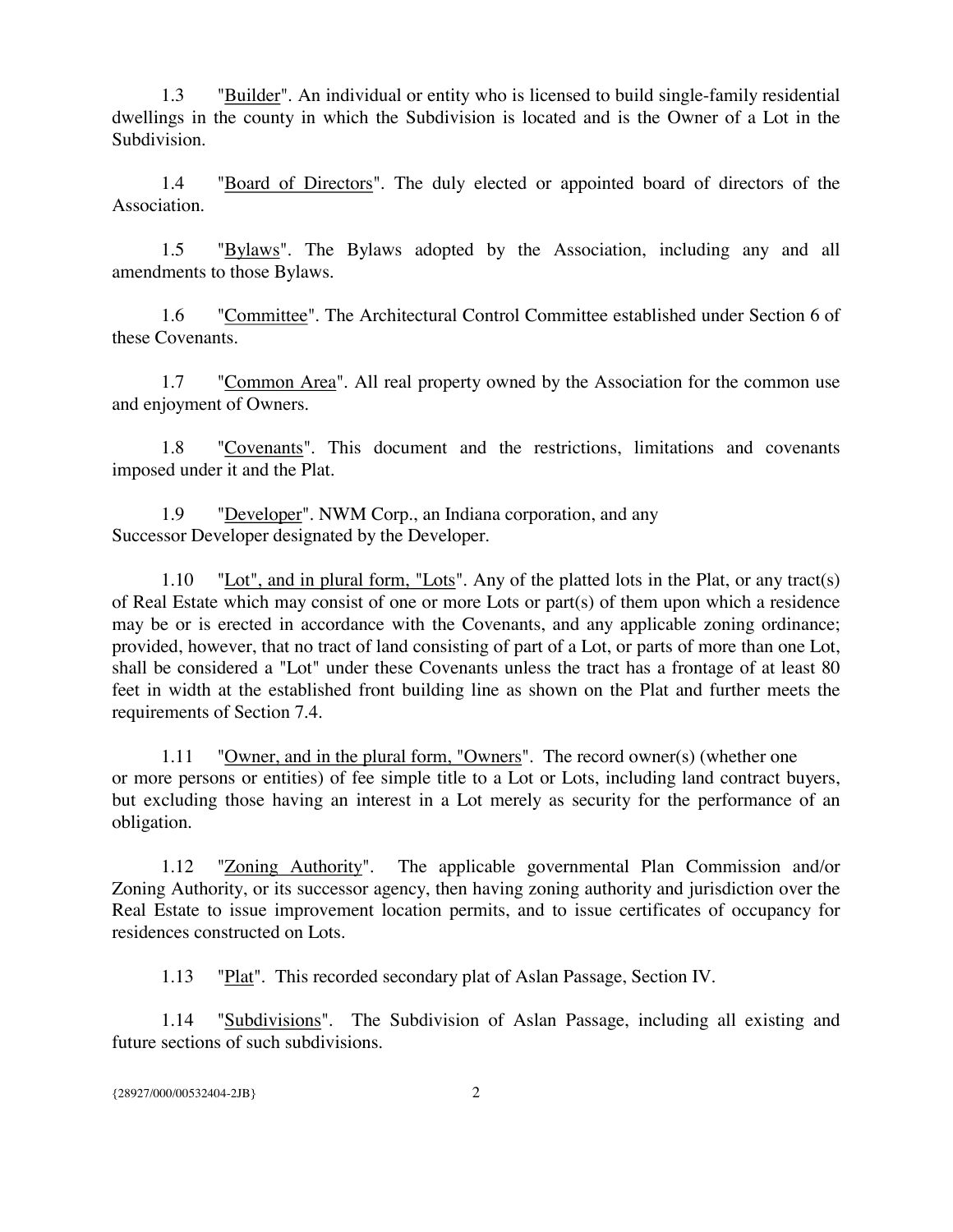## **Section 2. PROPERTY RIGHTS.**

2.1 Owners' Easements of Enjoyment. Each Owner shall have the right and an easement of enjoyment in the Common Area that is appurtenant to and passes with the title to every Lot, subject to the following rights which are granted to the Association and the Developer.

2.1.1 To charge reasonable admission and other fees for the use of any recreational facility located in the Common Area.

2.1.2 To impose reasonable restrictions, limitations, conditions, rules, and regulations regarding Owner's use and enjoyment of the Common Area.

2.1.3 To suspend the voting rights and right to the use of the recreational facilities in the Common Area for any period during which any assessment against an Owner's Lot remains unpaid, or an Owner is in violation of the Covenants, the Articles, the Bylaws, or any rule or regulation of the Association.

2.1.4 To dedicate or transfer all or any part of the Common Area or any interest or easement therein to any public agency, authority or utility upon the vote and approval of at least two-thirds (2/3) of each class of Association members; provided, however, that Developer, without such vote and approval, may, prior to the time when fee simple title to all Lots have been conveyed by Developer, transfer, dedicate or convey such portions of the Common Area to adjoining Lot Owners as may necessary to allow such adjoiners to comply with the requirements of the Zoning Authority, permit requirements, or with provisions of Section 7, and the Developer may also grant and convey utility or drainage easements in, on and over any Common Area, before the Authority Transfer Date, but no such easement shall be granted over areas on which structures or buildings then exist. No such dedication or transfer, except those made by Developer as provided above, shall be effective unless an instrument signed by at least two-thirds of each class of Association members authorizing or consenting to such dedication or transfer, is recorded.

2.2 Delegation of Use. An Owner may delegate, in accordance with the Bylaws, the Owner's right to use and enjoy the Common Area and any recreational facilities located thereon, to members of the Owner's family residing on the Owner's Lot, and tenants or land contract purchasers who reside on the Owner's Lot.

# **Section 3. MEMBERSHIP AND VOTING RIGHTS**

3.1 Membership of Owner. All Owners shall be members of the Association, and shall be subject to and bound by the Articles and By Laws of the Association from the commencement of ownership to a Lot. Membership shall be appurtenant to and may not be separated from ownership of a Lot.

3.2 Association Classes of Membership. The Association shall have the following two classes of voting memberships: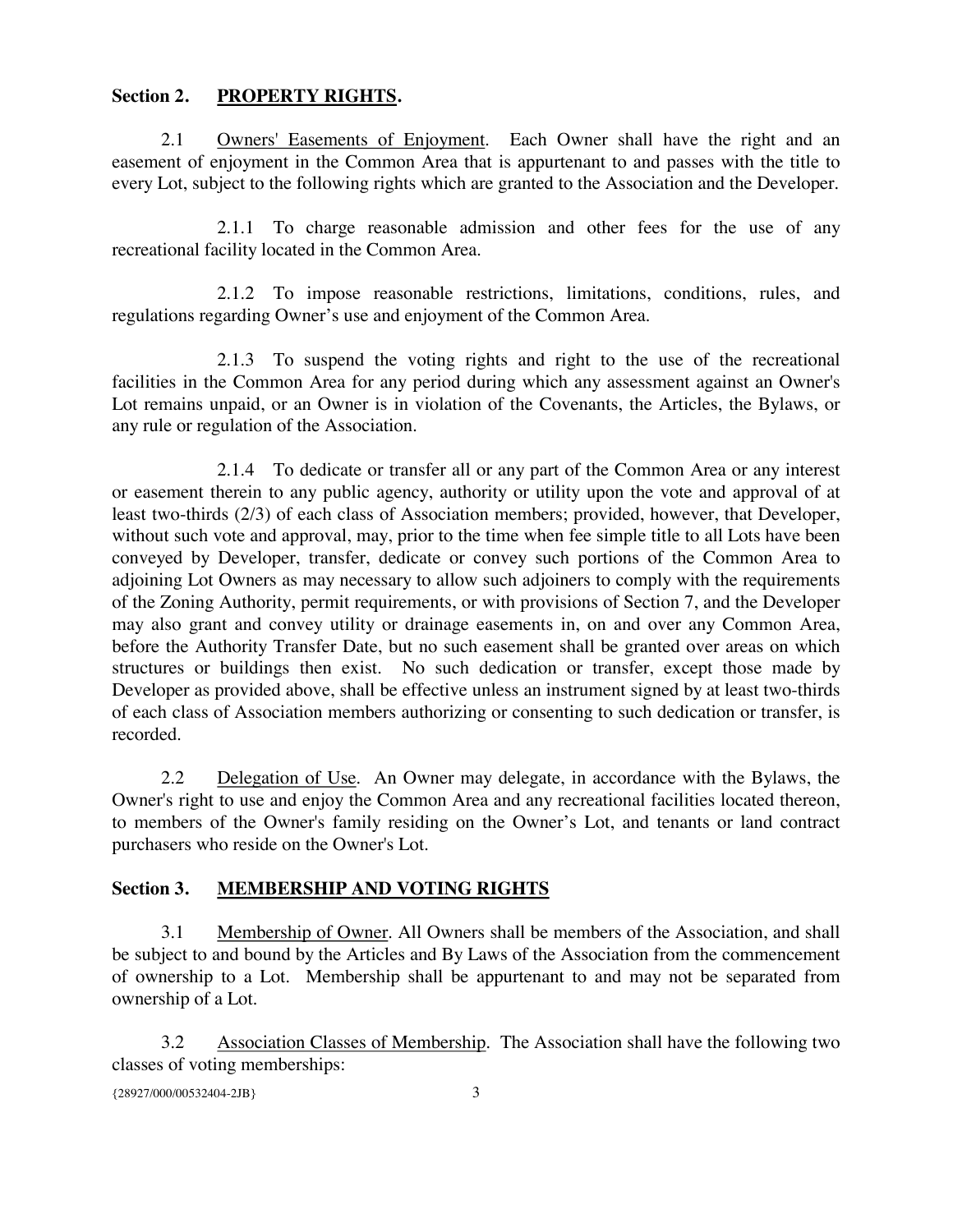3.2.1 **Class A.** Class A membership consists of all Owners, except Developer. Class A members shall be entitled to one vote for each Lot owned after and only after the Authority Transfer Date set forth in Section 4.1. Prior to the Authority Transfer Date, Class A Lot Owners shall have no voting rights in the Association. When more than one person holds an interest in a Lot, all such persons shall be members. The vote, when applicable and effective, for such Lot shall be exercised as its Owners among themselves determine; but in no event shall more than one vote be cast with respect to each Lot.

3.2.2 **Class B.** Class B membership consists of Developer. The Class B member shall be entitled to 250 votes less that number of votes which Class A members are entitled to exercise. Class B membership shall cease upon the happening of either of the following events, whichever occurs first:

3.3.2.1 When fee simple title to all Lots have been conveyed by Developer to a third party, other than a successor Developer; or

3.3.2.2 on December 31, 2030; or

3.3.2.3 when Developer executes and records an irrevocable disclaimer of its Class B membership.

3.2.3 Additional Sections. The Developer reserves the right to subdivide and plat, and to consent to and allow third parties to subdivide and plat nearby and/or adjacent real estate as additional Sections of the Subdivision, and each Owner of a Lot in such additional Sections shall, pursuant to the terms of that recorded plat and covenants, also be members of the Association as provided therein, and provided further that Developer shall have Class B voting rights for its lots in such additional Sections in a ratio of not more than three to one (3:1) for each Lot in such additional Sections.

# **Section 4. INITIAL MANAGEMENT AND CONTROL BY DEVELOPER**

4.1 Definition of "Authority Transfer Date". The Authority Transfer Date is that date upon which Class A members of the Association shall have and hold voting rights for each Lot as set forth in section 3.2 hereof and in the Articles and By-Laws of the Association. The Authority Transfer Date shall be the earlier of:

(a) When title to eighty-five percent (85%) of all of the Lots in the Subdivisions have been conveyed by Developer to a third party. For purposes of Section 4.1(a), the term "Subdivisions" includes any additional or future sections of the Subdivision which are shown on the final primary plat of the Subdivision as future sections or which additional sections are platted as additional sections of the Subdivision within ten (10) years from the first conveyance of a lot in the Subdivision by the Developer to a third party, or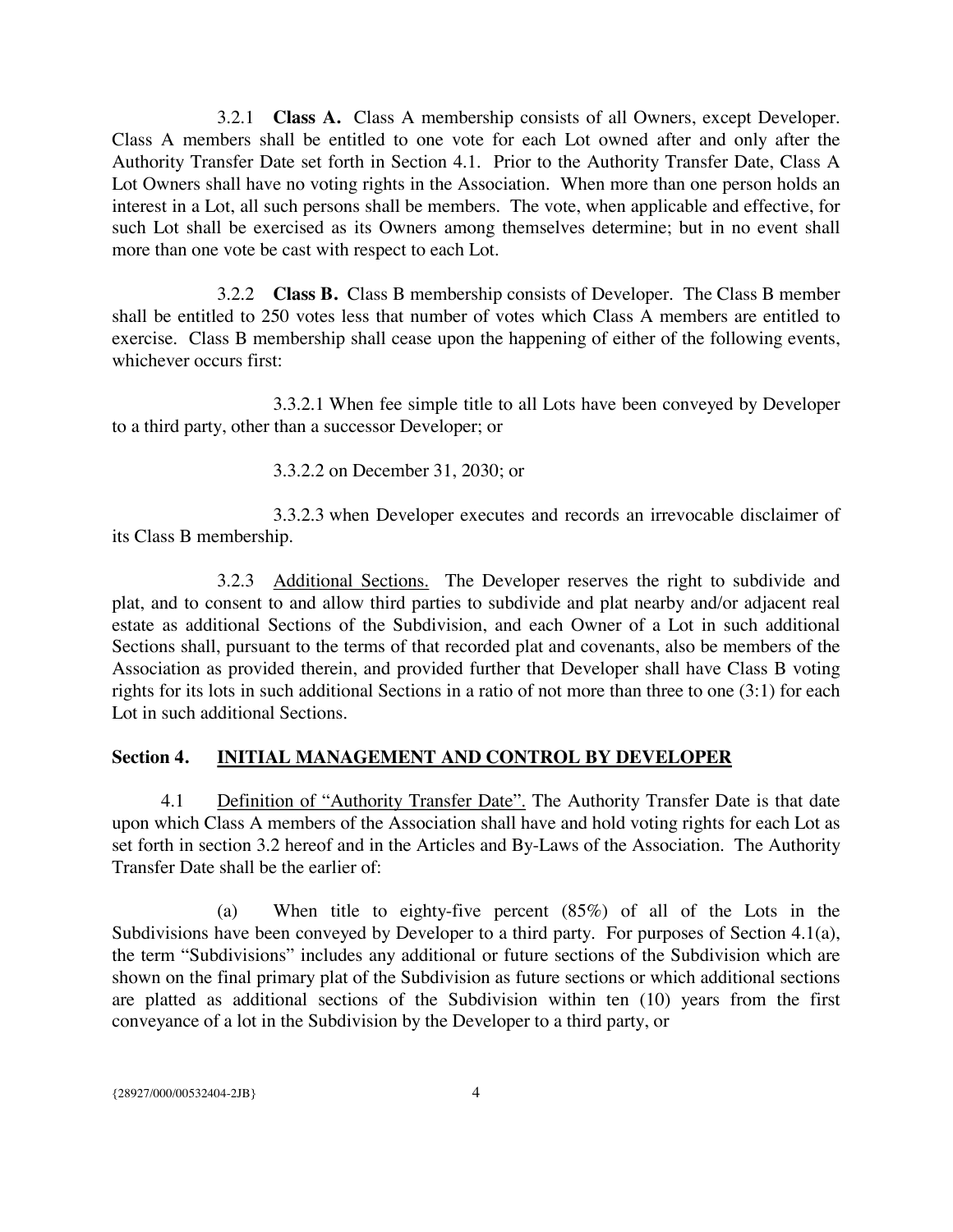(b) When Developer in its sole and absolute discretion so determines and provides sixty (60) days' prior Notice to the Association.

4.2 Prior to the Authority Transfer Date. Prior to the Authority Transfer Date as defined above, the Developer shall appoint all members of the Board of Directors of the Association, and the Class A members shall have no voting rights in the Association. Directors appointed by the Developer shall serve at the will of the Developer and shall be deemed to be Owners only for the purpose of serving on the Board. Meetings of the Board of Directors, prior to the Authority transfer Date, shall not be required to be held open to Lot Owners, and notice of such meetings to Owners shall not be required. In addition, prior to the Authority Transfer Date, the Board shall not be required to seek Owner approval of the budget or the Annual Assessment.

4.3 Assessment limitations. Prior to the Authority Transfer Date, the Board may increase the annual assessment but not by more than eight percent (8%) above the annual assessment for the previous year.

#### **Section 5. COVENANT FOR MAINTENANCE ASSESSMENTS**

5.1 Creation of the Lien and Personal Obligation of Assessments. Each Owner, except Developer and a Builder that has been temporarily exempted as provided hereinafter, by acceptance of a deed for a Lot, whether or not it shall be so expressed in such deed, is deemed to covenant and agree to pay to the Association: (1) annual assessments or charges; (2) special assessments for capital improvements and professional accounting and legal fees of the Association. Such assessments shall be established and collected as provided in these Covenants and the Bylaws. The annual and special assessments, together with interest, costs and reasonable attorney fees, shall be a charge on a Lot and shall be a continuing lien upon the Lot against which each such assessment is made. Each such assessment, together with interest, costs and reasonable attorney fees, shall also be the personal obligation of the Owner of such Lot at the time when the assessment became due. Notwithstanding any other provision herein to the contrary, Developer shall have the absolute and unrestricted right from time to time to temporarily exempt a Builder as a Lot Owner from the obligation to pay any Assessments or any lien for any such Assessments. A temporary exemption, if so granted by Developer to a Builder shall terminate at the earlier of: (i) six (6) years from the date of acceptance of a deed from Developer; (ii) thirty days after the Developer provides the Builder with written notice of the revocation of the temporary exemption; (iii) the date on which the Builder first conveys title to the Lot to a successor-in-interest, but nothing contained herein shall prevent Developer from granting the successor-in-interest a temporary exemption if the successor-in-interest is a Builder or is holding the Lot in inventory for sale; or (iv) the date on which a residence located on a Lot is occupied by residents living therein. A Lot Owner first acquiring title from a Builder that was granted a temporary exemption shall be obligated to pay the prorated remaining portion (based upon a per diem basis) of any Assessment at the time of and concurrently with the successor in interest's acquisition of title to the Lot from the Builder. The prorated remaining portion of the Assessment due from the Owner first acquiring title from a Builder shall be a lien against a Lot, and shall not be subordinate to the lien of any first mortgage.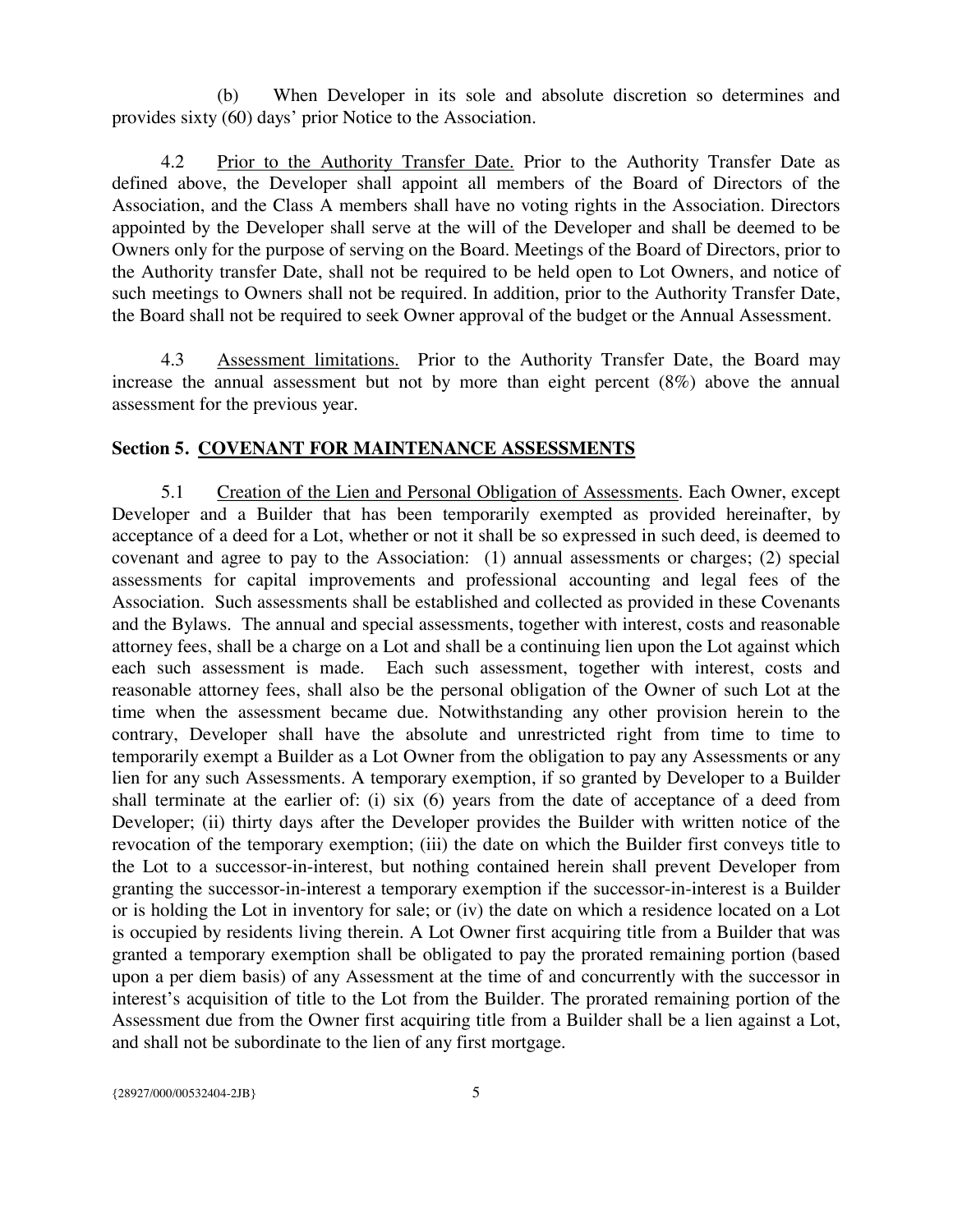5.2 Purpose of Annual Assessments. The annual assessments levied by the Association shall be used exclusively to promote the recreation, health and welfare of the residents in the Subdivisions, for the improvement of Common Areas in the Subdivisions, the proportionate cost of the maintenance of any Common Impoundment Basins located in any Common Areas into which the Subdivision's storm waters drain and attendant water level control structures, for professional accounting and legal fees of the Association, and for solid waste disposal as provided in Section 8.

5.3 Maximum Annual Assessments. Until January 1 of the year immediately following the first conveyance by Developer of a Lot, the maximum annual assessment shall be \$500.00 per Lot, plus an annual assessment for garbage and solid waste disposal pursuant to Section 8. From and after the Authority Transfer Date, subsequent assessments may be made by the Association's Board of Directors, as follows:

5.3.1 From and after the Authority Transfer Date, the maximum annual assessment may be increased each year by the Board of Directors, by a percentage not more than 8% above the annual assessment for the previous year, without a vote of the membership.

5.3.2 From and after the Authority Transfer Date, the maximum annual assessment may be increased by a percentage in excess of eight percent (8%) only by the vote or written consent of a majority of each class of members of the Association.

5.4 Special Assessments for Capital Improvements. In addition to the annual assessments authorized in Section 5.3, the Association may levy, in any assessment year, a special assessment applicable to that year for the purpose of defraying, in whole or in part, the cost of any new construction, or repair or replacement of an existing capital improvement in the Common Area, including fixtures, related personal property and professional accounting and legal fees; provided that any such assessment shall require the written consent of at least 75% of each class of members of the Association in the Subdivisions and the written consent of 75% of each class of members of the Association in any then platted additional Sections, if any, of the Subdivision

5.5 Notice and Quorum for Any Action Authorized Under Subsections 5.3 and 5.4. Any action authorized under Sections 5.3 and 5.4 shall be taken at a meeting of the Association called for that purpose, written notice of which shall be sent to all members not less than thirty (30) days, nor more than sixty (60) days, in advance of the meeting. If the proposed action is favored by a majority of the votes cast at such meeting, but such vote is less than the requisite percentage of each class of members, members who were not present in person or by proxy may give their consent in writing, provided the same is obtained by an officer or agent of the Association within sixty (60) days of the date of such meeting.

5.6 Uniform Rate of Assessment. Both annual and special assessments must be fixed at a uniform rate for all Lots, including any additional Sections and may be collected on a monthly, quarterly, or yearly basis, provided, however, Lots owned by Developer upon which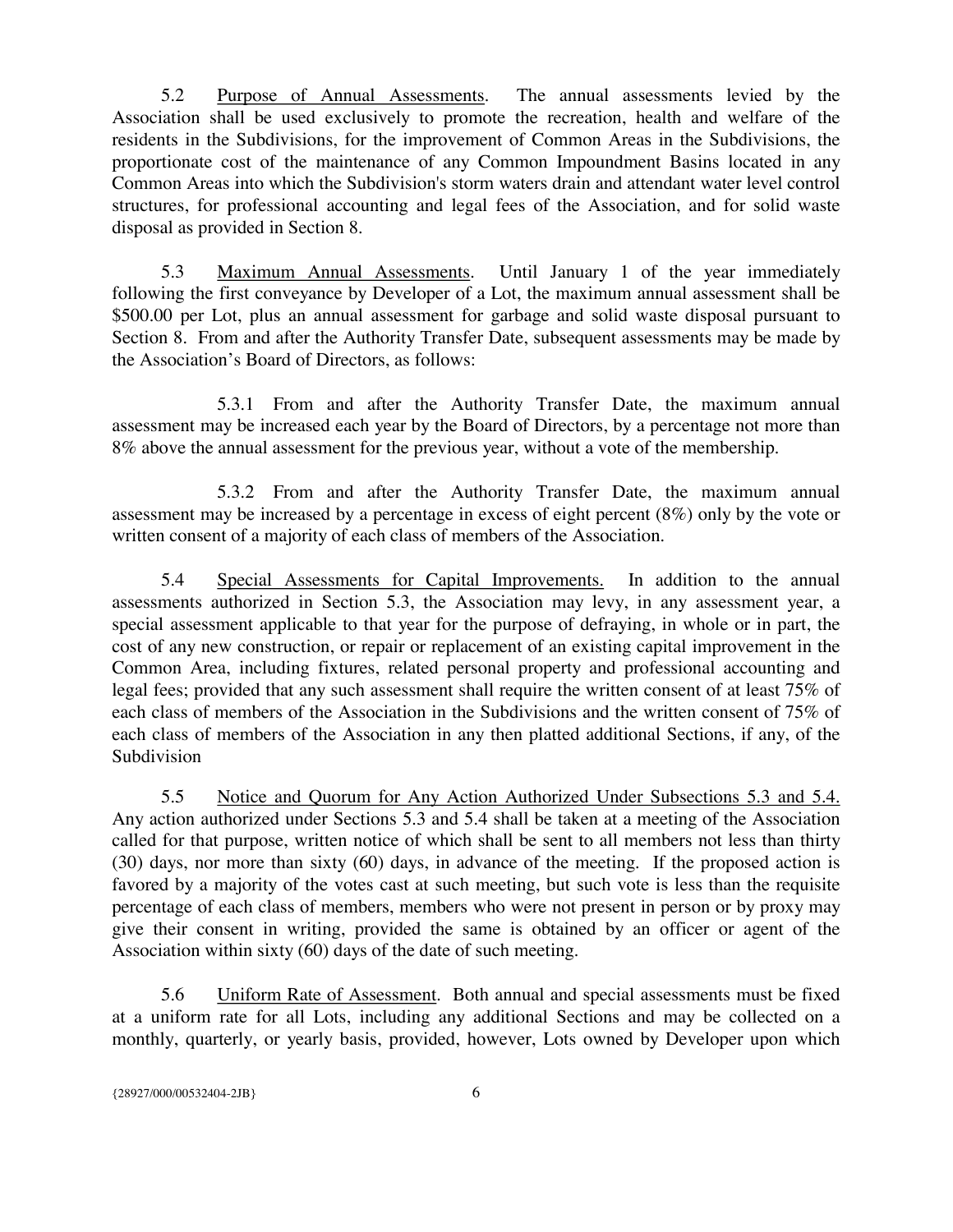there is no residence constructed and Builders granted a temporary exemption pursuant to Section 5.1 shall not be subject to annual or special assessments.

5.7 Date of Commencement of Annual Assessments Due Dates. Annual assessments made under Section 5.3 shall commence as of the first day following the first conveyance of a Lot by Developer, excepting Lots owned by the Developer and Builders whose Lots are temporarily exempted. The first annual assessment shall be pro-rated to the date of closing. The Board of Directors shall fix the amount of the annual assessment against each Lot at least thirty (30) days in advance of the date the annual assessment is due. Written notice of the annual assessment shall be given to every Owner. The due dates shall be established by the Board of Directors.

5.8 Administrative Fees. The Association may assess against a Lot a reasonable charge for providing a letter (a "Dues Statement Letter") setting forth the status of any annual or special assessments due from any Lot Owner. From time to time, the Association is requested by sellers, buyers, mortgage lenders and real estate closing service providers on behalf of Lot Owners to set forth the current status of payment of annual and special assessments with respect to any Lot. The Association incurs time, cost and expense in providing such letters. The Dues Statement Letter administrative fee is initially fixed at \$30.00 per letter. The Board of Directors of the Association shall have the right to adjust/increase this administrative fee from time to time.

The Association may assess against a Lot a reasonable charge for providing letters notifying Lot Owners of any violations or breaches of the Covenants (a "Notice of Covenant Violation Letter"). The Association from time to time notifies Lot Owners of violations and breaches of the Covenants. The Association may incur administrative time and expense in receiving and reviewing complaints of any Covenants violations, reviewing the pertinent provisions of the Covenants, onsite inspections, consultation with third parties, mailing and other time, cost and expenses. After the Association has sent a Lot Owner a First Notice of Covenant Violation Letter, the Association may assess a reasonable administrative fee for sending a second and any subsequent Notice of Covenant Violation Letters sent to the Lot Owner for the same or substantially the same violation. The administrative fee for any second and subsequent Notice of Covenant Violation Letters is initially fixed at \$65.00 per letter. The Board of Directors of the Association shall have the right to adjust/increase this administrative fee from time to time. The second and any subsequent Notice of Covenant Violation Letters may not be sent more often than every twenty (20) days. The assessment of this administrative fee shall be in addition to and not in lieu of any other remedies of the Association, including legal fees, costs and expenses.

The administrative fees for the Dues Statement Letter and the Notice of Covenant Violation Letter shall become delinquent and shall, together with interest, become a continuing lien on the applicable Lot and shall run with the Lot if not paid within thirty (30) days after the date of the issuance of the applicable letter. If the administrative fee for the Dues Statement Letter or the Notice of Covenant Violation Letter is not paid when due, notice of the lien may be recorded in the Recorder's Office and the Association shall have the right to recover the administrative fee against the Lot Owner personally and/or by foreclosing its lien, and pursuing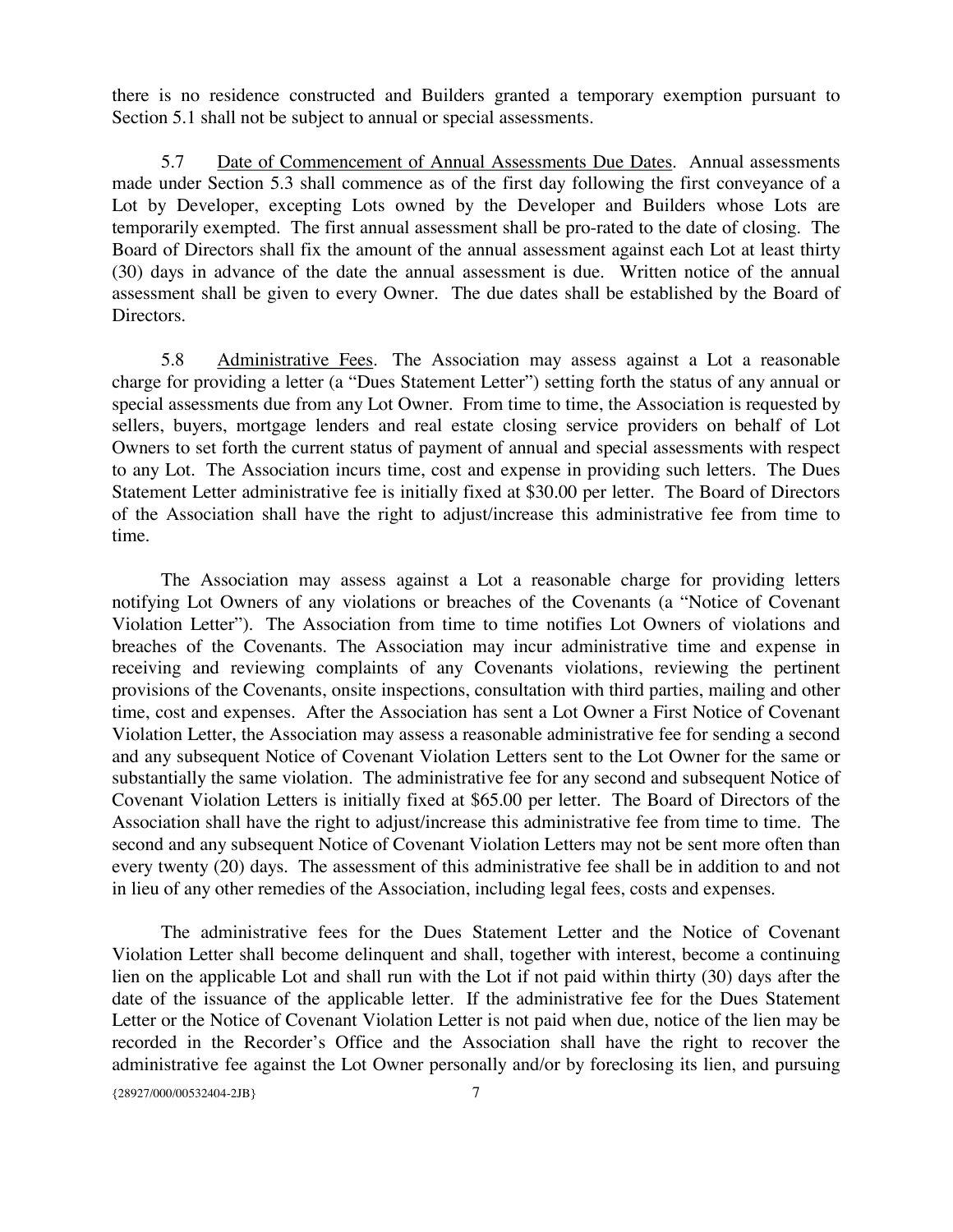any other remedy that is available to the Association for non-payment of any annual or special assessment, with the same force and effect as if the administrative fee for a Dues Statement Letter or a Notice of Covenant Violation Letter was a delinquent assessment as provided in the Declaration.

### 5.9 Effect of Nonpayment of Assessments/Remedies of the Association.

5.9.1 Any assessment not paid within 30 days after its due date shall bear interest from the due date at the rate of 12% per annum or at the maximum legal rate permitted by the State of Indiana whichever is greater.

5.9.2 The Association may bring an action against each Owner personally obligated to pay the same, and foreclose the lien of an assessment against a Lot. No Owner may waive or otherwise escape liability for the assessments made under the Covenants by non-use of the Common Area or abandonment of a Lot. The lien for delinquent assessments may be foreclosed in the same manner as mortgages are foreclosed in Indiana. The Association shall also be entitled to recover the attorney fees, costs and expenses incurred because of the failure of an Owner to timely pay assessments and administrative fees made under this Section 5.

5.10 Subordination of Assessment Lien to First Mortgage Liens. Except as otherwise provided in Article 5.1 hereof, the lien of the assessments made under the Covenants shall at all times be subordinate to the lien of any first mortgage. Any sale or transfer of any Lot shall not affect the assessment lien against it. No sale or transfer shall relieve an Owner or Lot from liability for any assessment subsequently becoming due, or from the lien of an assessment. However, the sale or transfer of any Lot pursuant to mortgage foreclosure or any proceeding in lieu thereof, shall extinguish the lien of such assessments as to assessments which become due prior to such sale or transfer.

5.11 Storm Water System Maintenance. Association shall be obligated to maintain, repair and/or replace, if necessary, the storm water drainage system, all water quality amenities, and any current or future Storm Water Detention Basin together with its outlet and water level control structures, as filed with the Allen County Plan Commission in conjunction with this subdivision approval of which has been granted for the use and benefit of this Section of this subdivision, and further Sections of Aslan Passage, the cost of which shall be assessed in accordance with Section 4.2 hereof.

The Aslan Passage Community Association and or The Allen County Drainage Board, or its successor agency, shall have the right to order the Association to carry out its obligations to maintain, repair or replace the Storm Water Drainage System, all water quality amenities, and any current or future storm water detention system improvements as provided hereinabove. Assessments which have been collected by the Allen County Drainage Board from Aslan Passage will be utilized by the Drainage Board and or by the Allen County Surveyor for repair and maintenance of the regulated storm pipe system prior to the initiation of the Associations pipe repair obligations.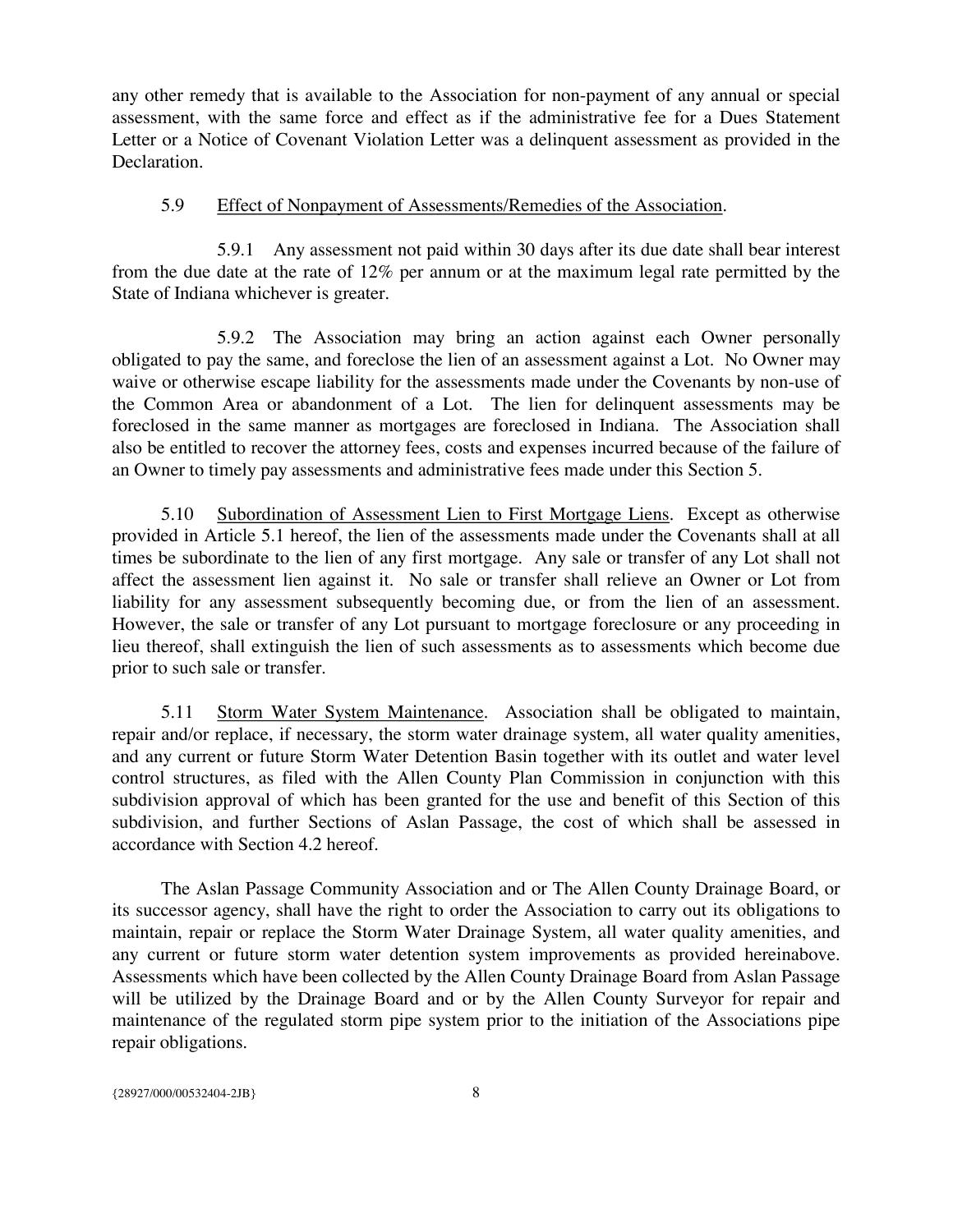### **Section 6. ARCHITECTURAL CONTROL**

6.1 Construction Approval. No structure or improvement, including but not limited to, building, residence, garage, fence, wall, in-ground swimming pool and spa, exterior lighting, swing set, play equipment, permanent basketball goals or other structures for sports and recreation, statues, lawn ornaments, or other non-living landscaping ornamentation device or any other structure shall be commenced, erected or maintained upon a Lot, nor shall any exterior addition (collectively, "structures"), change or alteration be made to a structure on a Lot unless and until the plans and specification showing the structure's nature, kind, shape, height, materials and location are submitted to and approved by the Architectural Control Committee in writing as to the structure's harmony of external design and location in relation to the surrounding structures and topography in the Subdivision. The Developer shall serve as the Architectural Control Committee until residences are constructed on all Lots in the Subdivision at which time the Board of Directors of the Association shall serve as the Architectural Control Committee. Until the Association succeeds to the Architectural Control Committee's responsibilities pursuant to Section 6.4, the Developer may from time to time, in writing, appoint another entity, individual, or group of individuals to act as its representative for the Developer in some or all matters regarding its rights, duties, and responsibilities under Section 6. The burden of proof shall be upon the party submitting the plans and specifications (including any landscaping plans) to conclusively establish that the plans and specifications were actually submitted for approval and that the structure's harmony of external design and location in relation to the surrounding structures and topography in the Subdivision. The Developer shall have the right to temporarily exempt any Builder or Lot Owner from submitting landscaping plans. Such exemption may be revoked at any time by the Developer and the Lot Owner shall thereafter be required to submit for approval a landscaping plan and to install the approved landscaping pursuant to these covenants, including Article 6.5 hereof.

6.2 Lawn. In the event the Owner of a Lot fails to commence construction on a Lot within twelve (12) months after the purchase of said Lot, the Lot Owner shall seed the entire Lot with grass and regularly mow and maintain same. Should the Lot Owner fail to comply with the requirements as set forth herein, the Architectural Control Committee shall have the right to enter upon the Lot and seed the entire Lot with grass, and to mow and maintain the Lot and shall have the right to claim a lien upon the Lot and to recover personally from the Lot Owner for all their costs, expense and attorney fees incurred as a result of any default or breach of this covenant, which lien shall be subject to the same collection rights and remedies granted to the Association in Section 5. The Lien shall not become effective against bona fide purchasers for value without notice thereof, unless and until said lien is duly recorded in the Recorder's Office of Allen County, Indiana.

6.3 Dwelling Façade. Front Exteriors. The entire front façade, except soffits, of every residence constructed on any Lot shall be either brick, stone masonry, or such other materials as may be approved by the Architectural Control Committee from time to time.

6.4 Committee Authority. The Architectural Control Committee shall have the exclusive authority and responsibility to review plans for construction of all structures proposed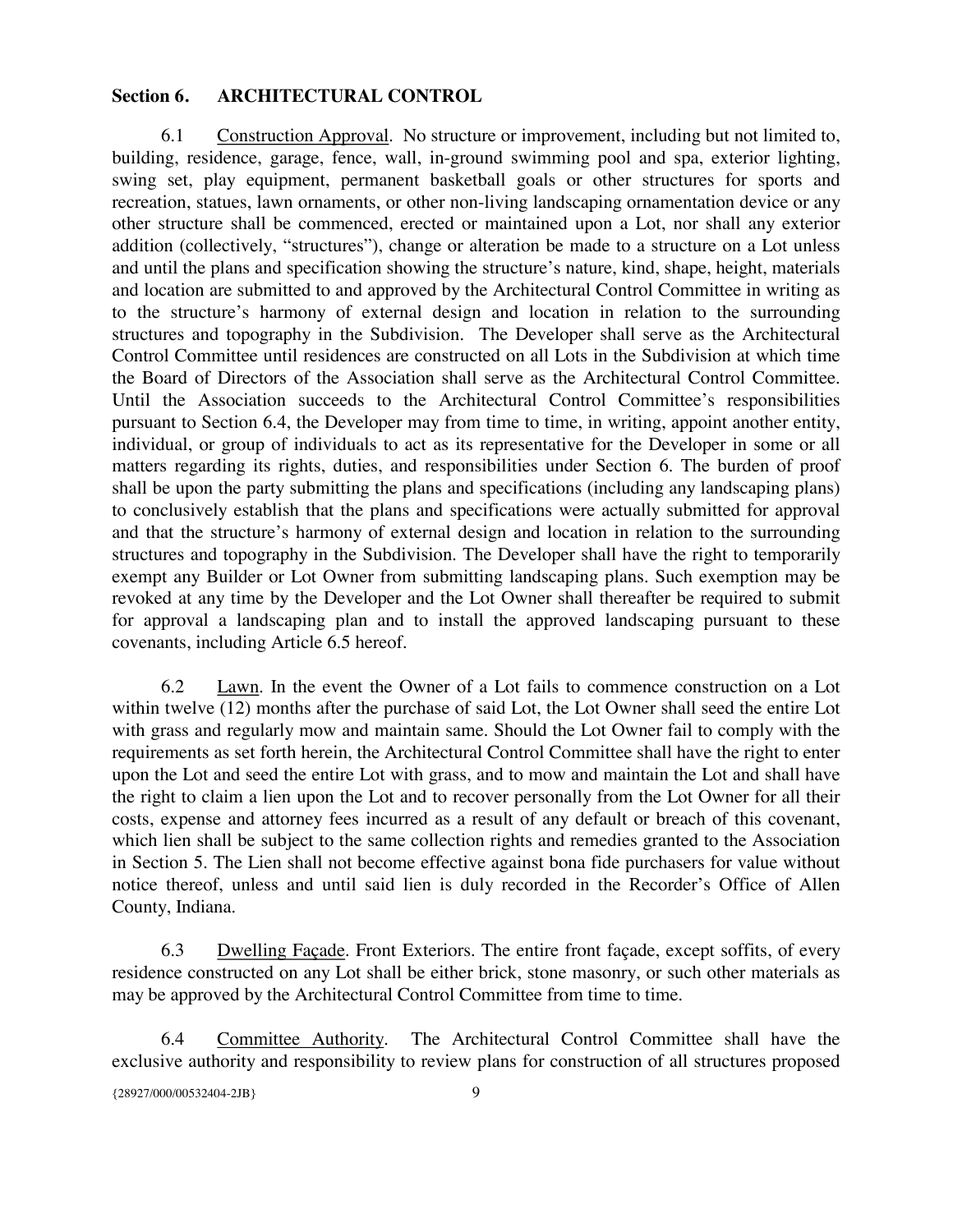to be constructed in the Subdivision. The Developer from time to time may delegate to its representative or to the Board of Directors (or such other entity designated in the Articles or Bylaws) of the Association the authority and responsibility to review plans for construction of fences; residential yard playground equipment and basketball poles in the Subdivisions. Such delegation shall be made in writing, signed by the Developer, and delivered or mailed to the Association's registered office.

6.5 Board of Directors Authority. After residences are constructed on all Lots in the Subdivision, the Board of Directors (or such other entity designated under its Articles or Bylaws) of the Association shall then succeed to the Architectural Control Committee's responsibilities of Developer under this Section 6 to review construction, modifications and additions of any and all improvements and structures in the Subdivision, including by way of illustration and not limitation, the improvements and structures described in Section 6.1 hereof.

6.6 Time Constraint. In the event the Architectural Control Committee (or Board of Directors of the Association or other representative acting under Sections 6.1, 6.3, 6.4 or 6.5) fails to act to approve, modify, or disapprove the design and location of a proposed improvement or structure within 30 days after said plans and specifications have been submitted to it, approval will not be required, and approval under this Section 6 will be deemed to have been given.

6.7 Landscaping/Construction Activity. Once construction of any structure is commenced on any Lot, there shall be no lapse of construction activity greater than sixty (60) consecutive days (excluding any days where construction is delayed or not possible due to adverse weather conditions). All Owners, except Developer, shall Landscape or cause to be landscaped, their Lot in a manner as to maintain consistency with the integrity of the landscaping contained on other Lots in the Subdivision on which residences have been constructed. The burden of proof shall be upon the party submitting the plans and specifications to conclusively establish that the plans and specifications were actually submitted for approval and that the landscaping was installed in compliance with these landscape covenants. Upon completion of a residence, all landscaping as approved in the plans and specifications shall be installed promptly, and in no event, later than one hundred eight (180) days following the issuance of the certificate of occupancy for the residence constructed thereon or fifteen (15) months from the initial commencement of construction, whichever is earlier. In the event landscaping plans were not submitted to the Architectural Control Committee for approval, or in the event landscaping plans were submitted and approved by the Architectural Control Committee but the Landscaping installed was not in accordance with the approved landscaping plans and specifications, then and in either of such events, the Developer shall the right, upon thirty (30) days prior written notice to a Lot Owner, to require the Lot Owner to either install within sixty (60) days the landscaping previously approved, or to submit new or initial (if no landscaping plans and specifications were ever submitted) landscaping plans and specifications for approval by the Architectural Control Committee. In the event the Architectural Control Committee denies approval of such landscaping plans and specifications, the Architectural Control Committee shall have the right to determine and require that landscaping be installed consistent with the integrity of the landscaping contained on other Lots in the Subdivision on which residences have been constructed. The Developer shall have the right to file an action to enforce compliance and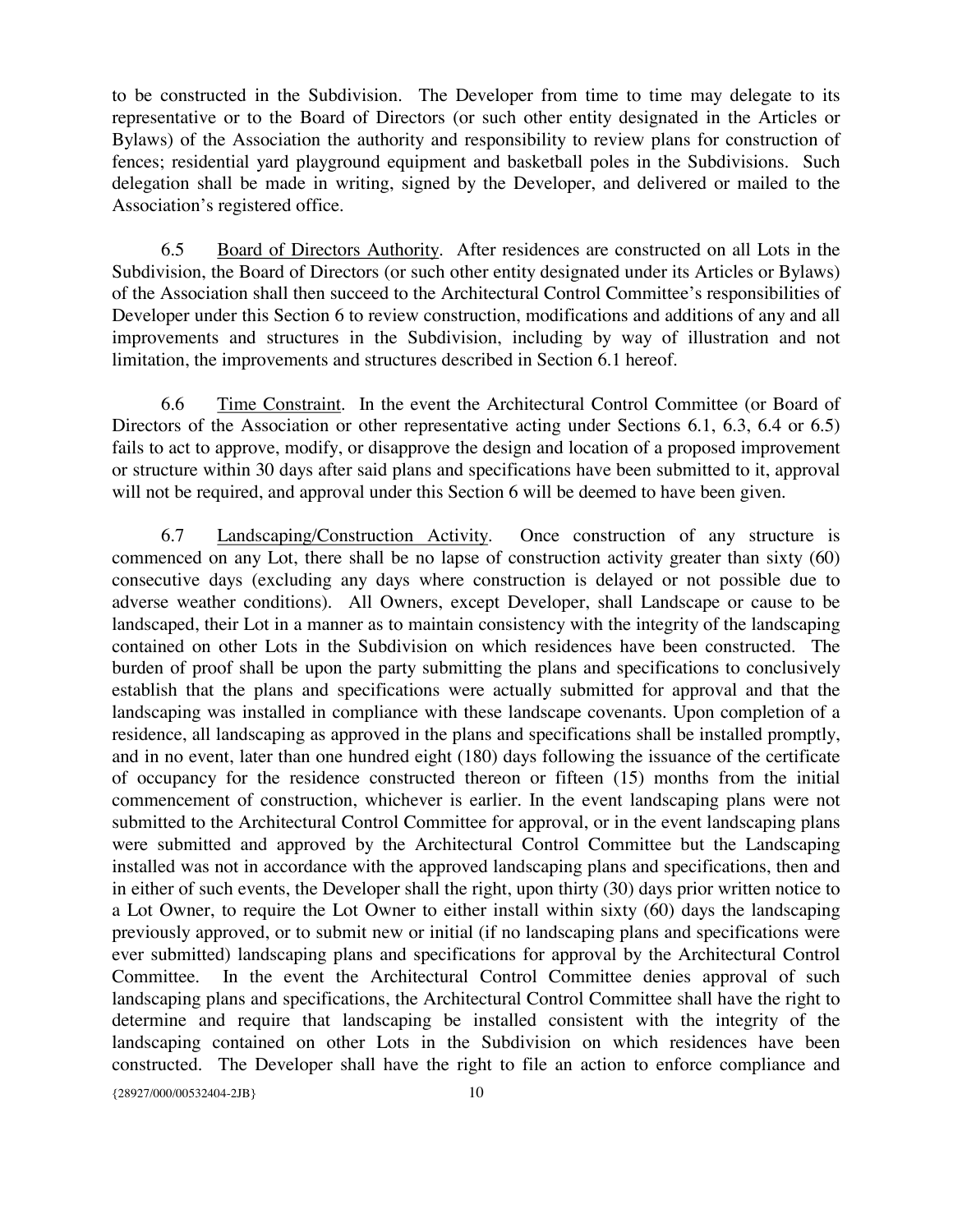recover all its costs, expenses, and attorney fees as well as to require the Lot Owner to install pursuant to plans and specifications imposed by the Developer upon the Lot Owner, with such Developer-imposed landscaping plans and specifications and the installation thereof to be installed and completed by the Lot Owner within one hundred twenty (120) days from the date of the Developer's written demand. In the event a Lot Owner fails to comply therewith, the Developer and any contractor or agent of the Developer shall be and is hereby granted a license to enter upon the Lot, to install the landscaping, to recover the costs thereof, together with interest and attorney fees from the Lot Owner, in the same manner and pursuant to the same procedures that Assessments may be recovered and liens foreclosed against a Lot Owner pursuant to these Covenants.

6.8 Non-liability of Architectural Control Committee. Plans and specifications are not reviewed for engineering or structural design or quality of materials, or to assure that any improvements constructed pursuant thereto are located within recorded setbacks established by either the Plat, the Covenants, or applicable zoning ordinances, or designed or constructed pursuant to Covenants or building codes, and by approving such plans and specifications, neither the Architectural Control Committee, the Developer, its representative, nor the Association assumes liability or responsibility therefor for any defect in any structure constructed from such plans and specifications, nor for any actions of any Builder in connection therewith. Neither the Architectural Control Committee, the Developer, it representative, the Association, the Board of Directors, nor the officer, directors, members, employees, agents, or any appointed representative of any of them shall be liable by way of legal or equitable relief or in damages to anyone by reason of mistake in judgment, negligence, or nonfeasance arising out of or in connection with the approval, modification, or disapproval of any such plans and specifications. Every Lot owner, for himself and for all parties claimed by or through such Lot owner, agrees not to bring any action or suit against Architectural Control Committee, the Developer, its representative, the Association, the Board of Directors, or the officers, directors, members, employees, agents, or appointed representatives of any of them to recover seeking legal or equitable relief or damages and hereby releases all claims, demands, and causes of action arising out of or in connection with any judgment, negligence, or nonfeasance and hereby waives the provisions of any law which provide that a general release does not extend to claims, demands, and causes of actions not known at the time this release is given.

6.9 Fence and Landscaping Restrictions. No fence, tree, bush, shrubbery or other planting or sight obstruction shall be erected, planted or maintained in the rear yard of Lots 11, 13, 14, 16 through 19 and 40 through 42 that obstructs the sight or view of lakes and ponds in the Subdivision unless approved by the Architectural Control Committee in its sole and absolute discretion. In exercising its discretion, the Architectural Control Committee may, in its discretion, approve reasonable sight or view obstructions of lakes and ponds in such rear yards in the Subdivision, such as by way of illustration and not limitation, certain types of trees, or black wrought iron fences not exceeding three (3) feet in height, and may deny approval of unreasonable sight or view obstruction, such as stockade or chain link fences, spruce trees or arborvitae plantings. The Architectural Control Committee and the Association reserve the right to come on the above referenced Lots to remove sight obstructions, including removing fences or trimming or removing trees, bushes, shrubbery and other plantings located in such rear yards that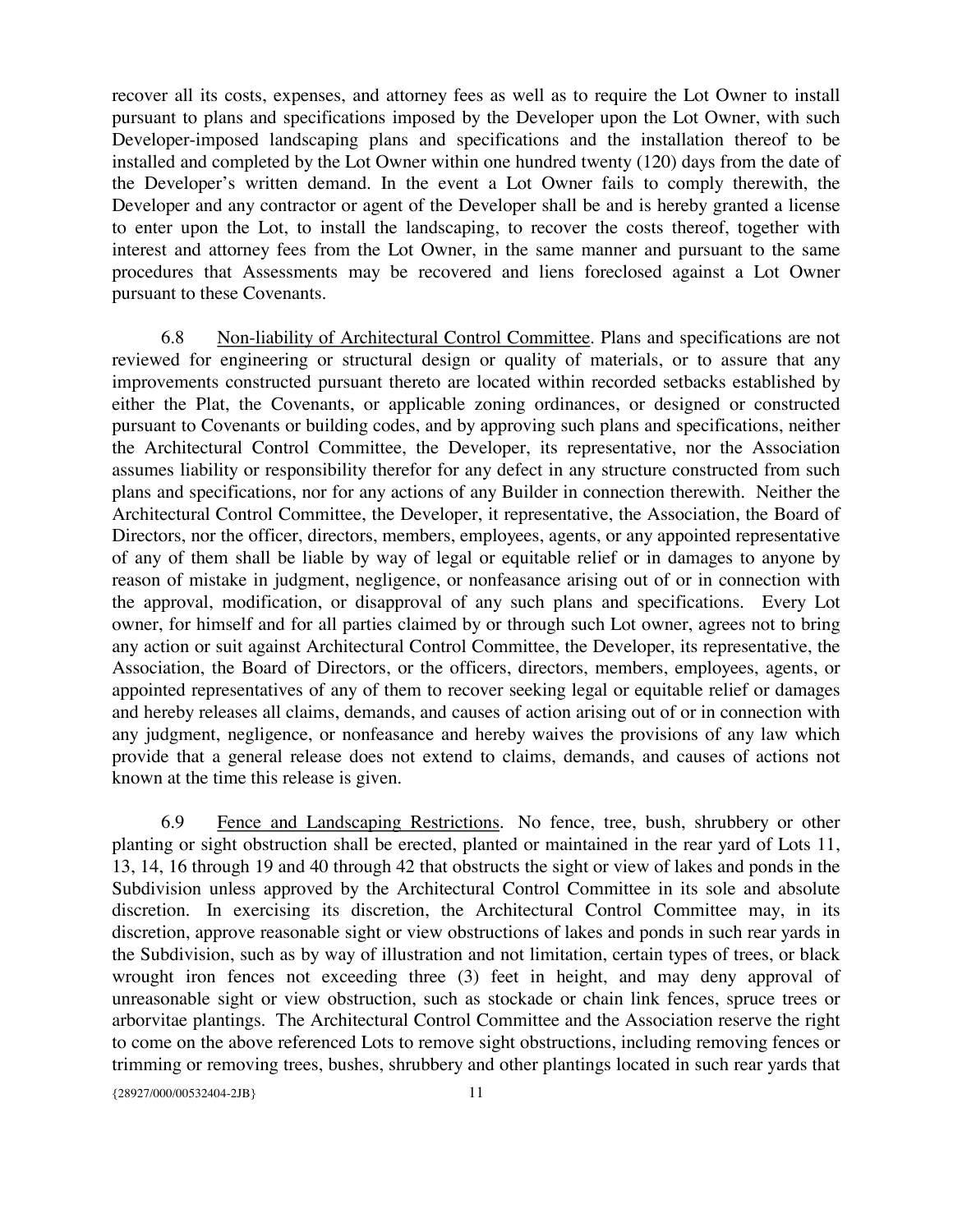obstruct the sight or view thereon at the Lot Owner's expense if the Lot Owner fails to promptly eliminate or reduce the sight or view obstruction after written request from the Architectural Control Committee. For purposes of this Section, the rear yard is defined as any portion of these Lots that is located between the rear of the exterior of the residence located on the Lot and the rear Lot line.

## **Section 7. GENERAL PROVISIONS**

7.1 Use. Except as otherwise provided in this Section 7.1, Lots may not be used for any uses and purposes other than for single-family residential uses and purposes. No building shall be erected, altered, placed, or permitted to remain on any Lot other than one single-family residence not to exceed two and one-half stories in height. Each residence shall include a garage attached as part of the residence, which garage shall have a floor area of not less than 400 square feet; to accommodate not less than three cars which attached garage shall have 2 or more overheard garage doors which have an aggregate width of not less than 24 feet for all such overhead garage doors; such overhead doors to be located on the exterior wall of the garage which is accessed by the driveway. No Lot shall be used for any purpose other than as a singlefamily residence, provided however, Developer shall have the sole authority to approve a Builder using the home on any Lot as a model for the purpose of selling homes in the Subdivision constructed or to be constructed by the Builder. Developer shall further have the sole authority to approve outdoor signage and/or flag poles in connection with the Builder's model home. A home occupation may be permitted so long as:

(i) the Owner has obtained any and all required governmental approvals necessary or required in order to conduct the home occupation on the Lot;

(ii) the Architectural Control Committee has been provided with written notice of the proposed home occupation at the earlier of forty-five (45) days prior to the commencement of the home occupation in the residence or forty-five (45) days prior to the date of filing of any required application with any applicable governmental agency, if required;

(iii) any such home occupation use shall be conducted entirely within the residence and such home occupation shall be clearly incidental and secondary to the use of the residence for single-family dwelling purposes and shall not change the character thereof;

(iv) there shall be no sign attached to the exterior of the residence or free standing sign or display that indicates from the exterior that the residence is being utilized in whole or in part for any purpose other than that of a single-family residence; and

(v) no person shall be employed in such home occupation other than a member of the immediate family who actually resides in the residence;

(vi) the operating of the Association shall not be considered a business activity under this Section 7.1.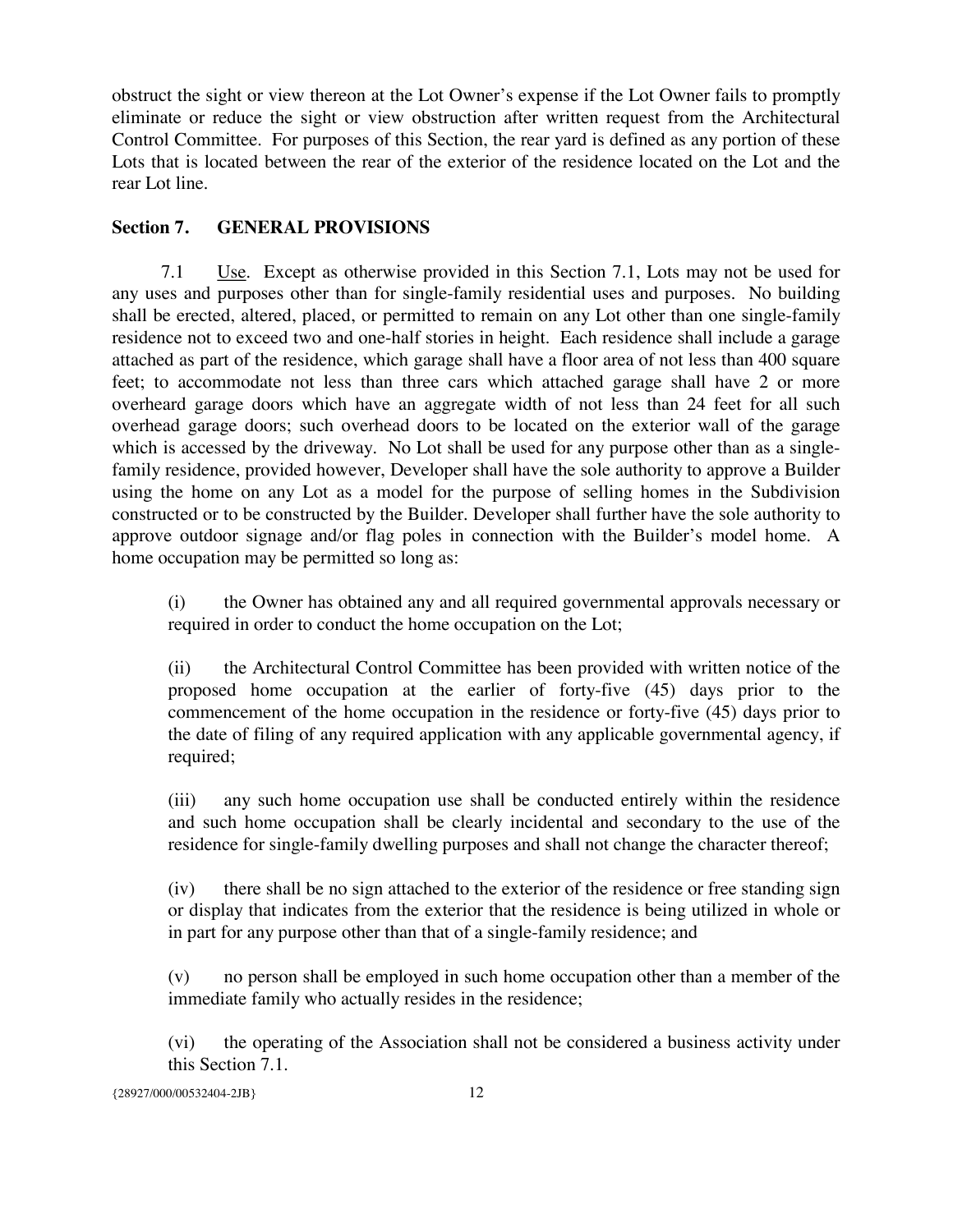7.2 Dwelling Size. No residence shall be built on a Lot having a ground floor area upon the foundation, exclusive of any open porches, breezeways or garages, of less than 2,200 square feet for a one-story residence, or a total living area exclusive of open porches, breezeways and garages of less than 2,600 square feet for a residence that has more than one story.

7.3 Building Lines. No residence shall be located on a Lot nearer to the front building setback line, or nearer to the side yard building setback line than the minimum building setback lines shown on the Plat. In addition, no residence shall be located nearer than a distance of 5 feet to an interior Lot line; provided however the aggregate of both side yards shall be a minimum of 12 feet. No dwelling shall be located on an interior Lot nearer than 25 feet to the rear Lot line.

7.4 Minimum Lot Size. No residence shall be erected or placed on a Lot having a width of less than 80 feet at the front Lot minimum building setback line, nor shall any residence be erected or placed on any Lot having an area of less than 8,000 square feet.

7.5 Utility Easements. Easements for the installation and maintenance of utilities and drainage facilities are reserved as shown on the Plat. No Owner shall erect on a Lot, or grant to any person, firm or corporation the right, license, or privilege to erect or use, or permit the use of, overhead wires, cable, poles or overhead facilities of any kind for any utility service or for electrical, telephone or television service (except such poles and overhead facilities that may be required at those places where distribution facilities enter and leave the Subdivision). Nothing contained in these Covenants shall be construed to prohibit street lighting or ornamental yard lighting serviced by underground wires or cables. Electrical service entrance facilities installed for any residence or other structure on a Lot connecting it to the electrical distribution system of any electric public utility shall be provided by the Owner of the Lot that constructs the residence or structure, and shall carry not less than 3 wires and have a capacity of not less than 200 amperes. Any public utility charged with the maintenance of underground installations shall have access to all easements in which said installations are located for operation, maintenance and replacement of service connections.

7.5.1 All easements dedicated on the Plat or these Covenants shall be kept free of all permanent structures, and any structure, shrubbery, trees, or other installation thereon, whether temporary or permanent, shall be subject to the paramount right of the entities for which such easements are intended to benefit, to install, repair, maintain or place any utilities, including but not limited to electrical, phone, water and sewage utilities, and the removal of any such obstructions by utilities or sewage treatment works shall in no way obligate them either in damages or to restore the easement or any obstruction thereon to its original form.

7.6 Surface Drainage Easements. Surface drainage easements and Common Area used for drainage purposes as shown on the Plat are intended for either periodic or occasional use as conductors for the flow of surface water runoff to a suitable outlet, and the grading of the drainage easements shall be constructed and maintained so as to achieve this purpose. Such easements shall be maintained in an unobstructed condition and the County Surveyor (or any other proper public authority having jurisdiction over storm drainage) shall have the right to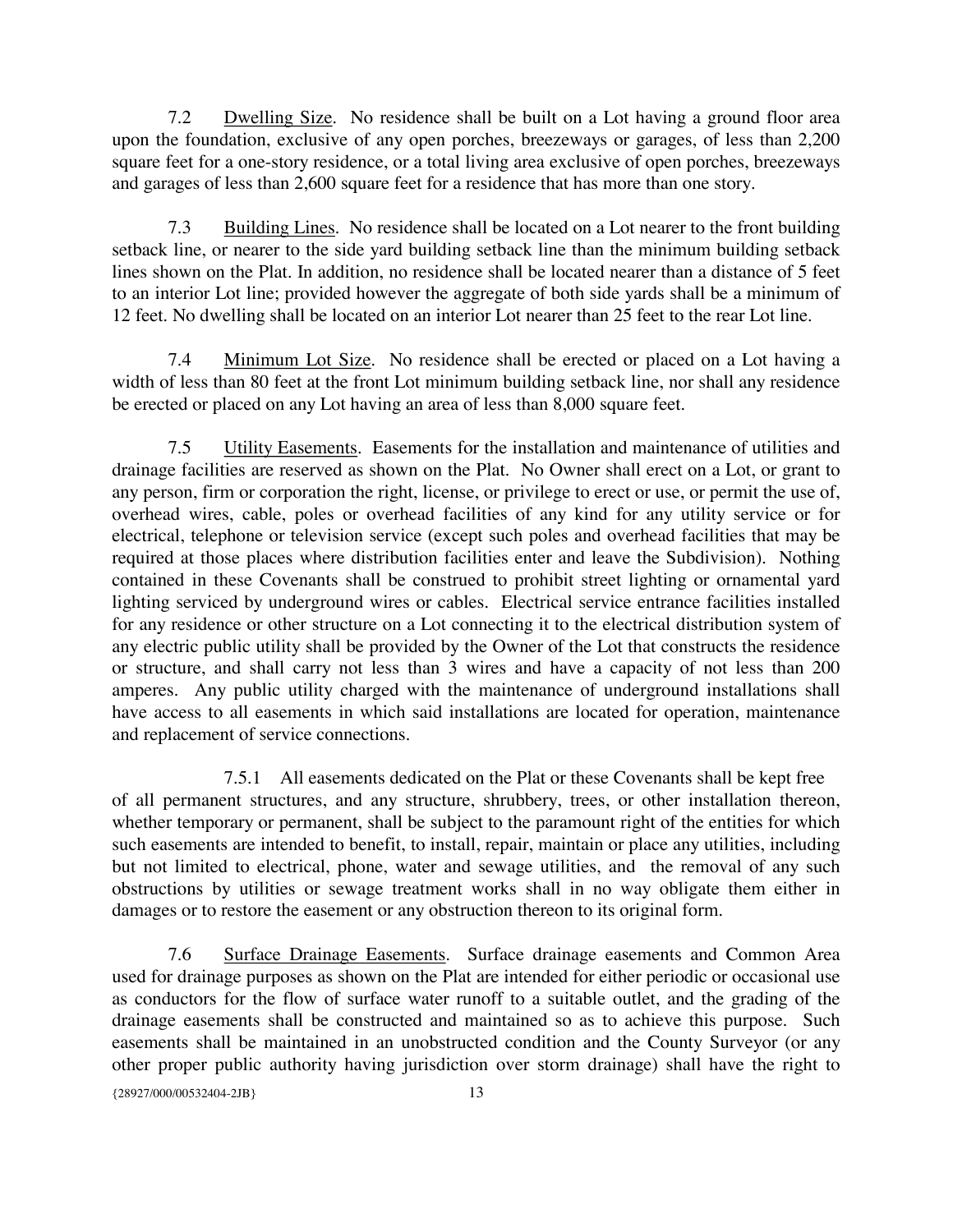determine if any obstruction exists, and to repair and maintain, or require such repair and maintenance, as shall be reasonably necessary to keep the drainage easements and conductors unobstructed.

7.7 Nuisance. No noxious or offensive activity shall be carried upon any Lot, nor shall anything be done there which may be or become an annoyance or nuisance to residents in the Subdivision.

7.8 Structures Other Than Single-Family Residence. Except as specifically permitted hereinafter, no structure, whether temporary, permanent, or otherwise, shall be erected, maintained, or used on any Lot other than one single-family residence. Prohibited structures include, by way of illustration and not limitation, detached garage, shack, storage shed, portable basketball goal and an above ground pool. Notwithstanding the foregoing, the Architectural Control Committee may, subject to compliance with Section 6, permit to be erected and maintained in its sole and absolute discretion residential playground equipment such as swing sets, in-ground swimming pools, cabanas, and fences. In exercising such discretion, the Architectural Control Committee may establish, maintain, and revise from time to time guidelines for consideration and evaluation of such structures, and shall endeavor to act reasonably consistent in the application of its guidelines then in effect and in consideration and evaluation of any such requested approvals. The decision of the Architectural Control Committee shall not be subject to appeal or challenge.

7.9 Outside Storage. No boat, boat trailer, jet ski, snowmobile, recreational vehicle, motor home, truck, bus, camper, any motor vehicle not currently titled, registered, or having a current license plate, or any non-operable motor vehicle shall be permitted to be parked outside an enclosed garage on a Lot or on any public or private street in the Subdivision for periods in excess of 48 hours, or for a period which is the aggregate is in excess of 16 days per calendar year. The term "truck" as used in this Section 7.9 is defined to mean any motor vehicle which has a gross vehicle weight in excess of 8,700 pounds or which is rated at a load carrying capacity of one-ton or more. In determining the 48-hour or sixteen-calendar day requirements of this Section, there shall be included any temporary removal or moving of such prohibited parking or storage where the primary purpose of such removal or moving is to avoid or evade the requirements of this Section.

7.10 Free-Standing Poles. Except as provided in Section 7.1, no clotheslines or clothes poles, or any other free standing, semi-permanent or permanent poles, rigs, or devices, regardless of purpose, with the exception of a flag pole displaying the United States federal or state flag, and with the exception of a permanent basketball pole, also with the exception of yard lighting shall be constructed, erected, or located or used on a Lot, provided however, that the installation and location thereof must be approved by the Architectural Control Committee under Sections 6 and 7.8.

7.11 Signs. Except as provided in Section 7.1, no sign of any kind shall be displayed to the public view on a Lot except one professional sign of not more than five square feet,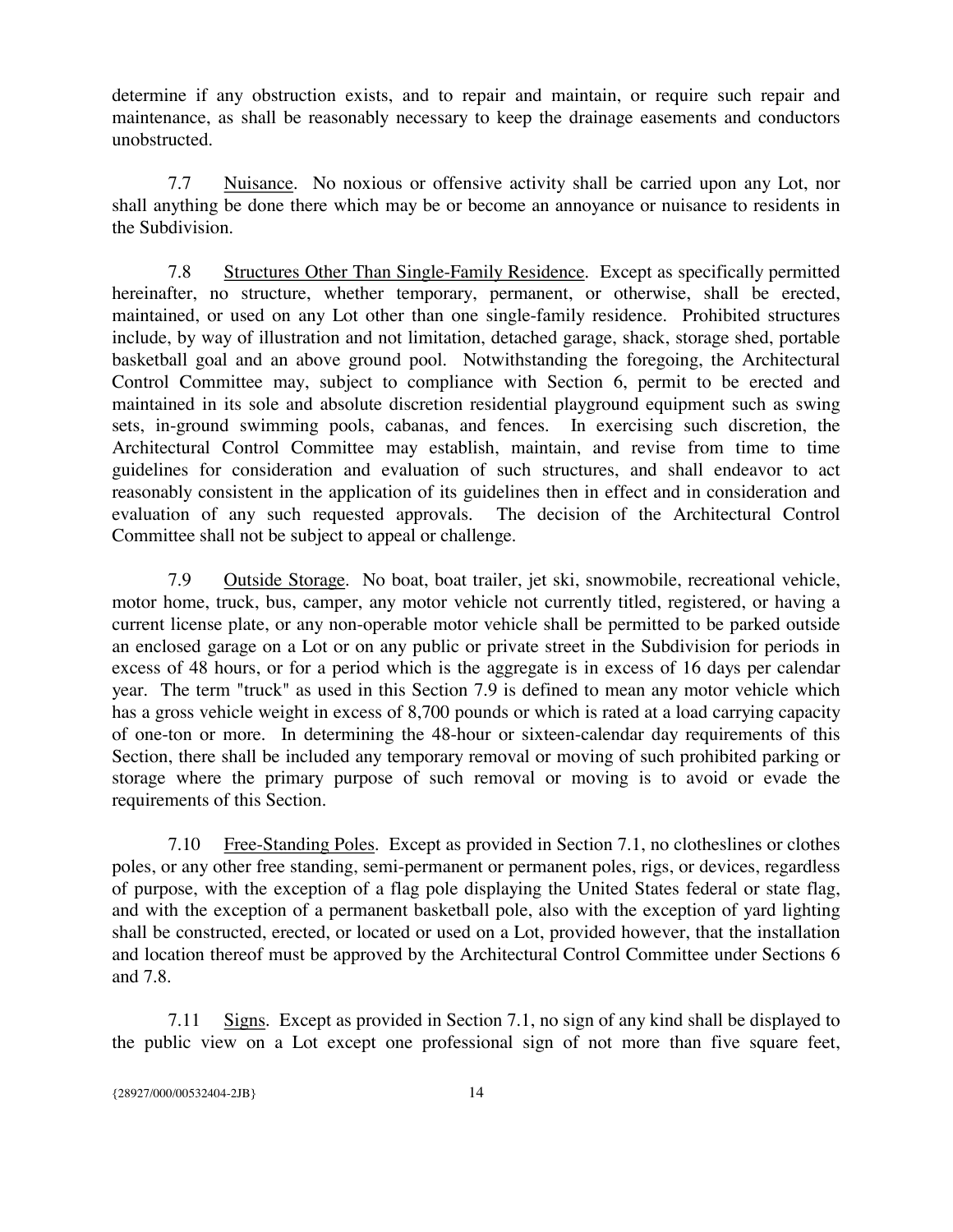advertising a Lot for sale or rent, or signs used by a Builder to advertise a Lot during the construction and sales periods.

7.12 Antennas. No radio or television antenna with more than 24 square feet of grid area, or that attains a height in excess of 6 feet above the highest point of the roof of a residence, shall be attached to a residence on a Lot. No free-standing radio or television antenna shall be permitted on a Lot. No solar panels (attached, detached or free-standing) are permitted on a Lot. Satellite receiving disk or dish shall be permitted on a Lot, provided however, that the installation and location of a satellite dish must be approved by the Committee under Sections 6 and 7.8.

7.13 Oil Drilling. No oil drilling, oil development operations, oil refining, quarrying or mining operations of any kind shall be permitted on or in a Lot. No derrick or other structure designed for boring for oil or natural gas shall be erected, maintained or permitted on a Lot.

7.14 Animals. No animals, livestock or poultry of any kind shall be raised, bred or kept on a Lot, except that dogs, cats or other household pets may be kept, provided that they are not kept, bred or maintained for any commercial purpose. In case of a dispute or disagreement, the Architectural Control Committee is herewith granted the authority to conclusively determine whether an animal is or is not a permitted household pet.

7.15 Garbage/Dumping. No Lot shall be used or maintained as a dumping ground for rubbish. Trash, garbage and other waste shall not be kept except in sanitary containers. No incinerators shall be kept or allowed on a Lot. Garbage cans shall not be placed at the street for collection and pick-up earlier than 4:00 p.m. on the day prior to the scheduled pickup. Garbage cans shall be located inside an enclosed garage except when placed at the street for trash pickup.

7.16 Workmanship and Maintenance of Lots and Dwelling Units. All structures on a Lot shall be constructed in a substantial, good and workmanlike manner and of new materials. No roof siding, asbestos siding or siding containing asphalt or tar as one of its principal ingredients shall be used in the exterior construction of any structure on a Lot, and no roll roofing of any description or character shall be used on the roof of any residence or attached garage on a Lot. No Lot, lawn, landscaping or structure shall be permitted to become overgrown, unsightly or fall into disrepair. Should the Lot Owner fail to comply with the requirements as set forth within, the Architectural Control Committee shall have the right to make any necessary alterations, repairs or maintenance approved by the Architectural Control Committee to carry out the provision herein. The Association shall have the right to claim a lien upon the Lot, and to recover personally from the Lot Owner, for all of their costs, expenses and attorney fees.

7.17 Driveways. All driveways on Lots from the street to the garage shall be poured concrete and not less than 16 feet in width, provided however, in the event the driveway serves a side loading garage, then in that event, the driveway shall be poured concrete and not less than 14 feet in width at the street.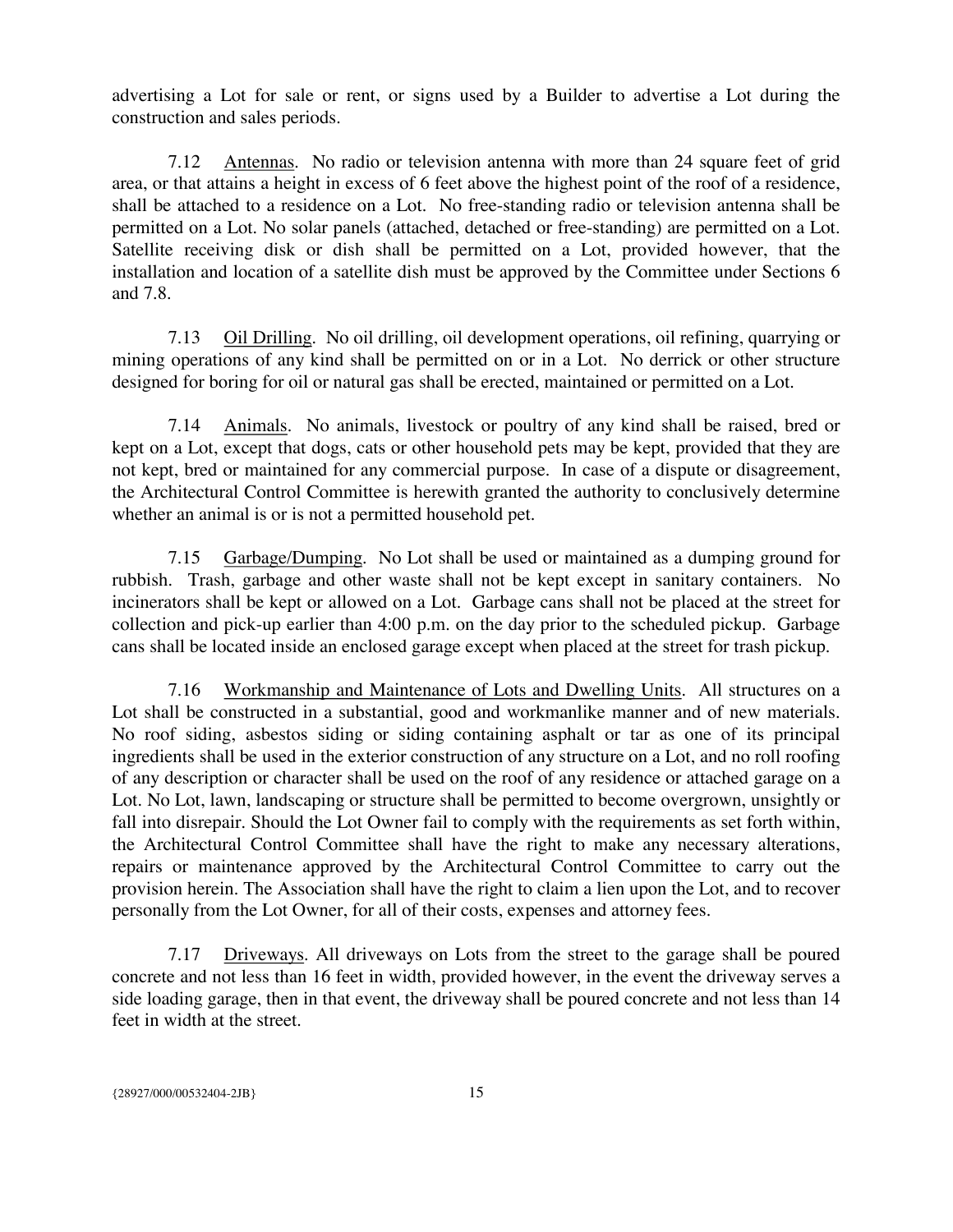7.18 Individual Utilities. No individual water supply system or individual sewage disposal system shall be installed, maintained or used on a Lot in the Subdivision except that an individual water system may be used for the purpose of a swimming pool or lawn irrigation..

7.19 Street Utility Easements. In addition to the utility easements designated in this document, easements in the streets, as shown on the Plat, are reserved and granted to all public utility companies, the Owners of the Real Estate and their respective successors and assigns, to install, lay, erect, construct, renew, operate, repair, replace, maintain and remove every type of gas main, water main and sewer main (sanitary and storm), electric, telephone, or cable TV service, or any other public utility with all necessary appliances, subject, nevertheless, to all reasonable requirements of any governmental body having jurisdiction over the maintenance and repair of said streets.

7.20 Storm Water Runoff. No rain and storm water runoff, sump pump, or such things as roof water, street pavement and surface water caused by natural precipitation, shall at any time be discharged or permitted to flow into the sanitary sewage system serving the Subdivision, which shall be a separate sewer system from any storm water and surface water runoff sewer system. No sanitary sewage shall at any time be discharged or permitted to flow into the Subdivision's storm and surface water runoff sewer system.

7.21 Completion of Infrastructure. Before any residence on a Lot shall be used and occupied as such, the Developer shall install all infrastructure improvements serving the Lot as shown on the approved plans and specifications for the Subdivision filed with the Zoning Authority and other governmental agencies having jurisdiction over the Subdivision. This covenant shall run with the land and be enforceable by the Zoning Authority or by any aggrieved Owner.

7.22 Certificate of Compliance. Before a Lot may be used or occupied, such user or occupier shall first obtain from the Zoning Authority the improvement location permit and certificate of occupancy or compliance then required by the Zoning Authority.

7.23 Enforcement. Except as otherwise provided in these Covenants, the Association, Developer and any Owner (individually or collectively) shall have the right to enforce, by any proceeding at law or in equity, all restrictions, conditions, Covenants, reservations, liens and charges now or subsequently imposed by the provisions of these Covenants or the Plat. Failure by the Association, Developer or an Owner to enforce any provisions in the Covenants shall in no event be deemed a waiver of the right to do so later.

7.24 Invalidation. Invalidation of any one of these Covenants by judgment or court order shall not affect the remaining provisions, and such provisions shall remain in full force and effect.

7.25 Duration of Covenants. These Covenants shall run with the land and be effective for a period of 20 years from the date the Plat and these Covenants are recorded; after which time the Covenants shall automatically be renewed for successive periods of 10 years.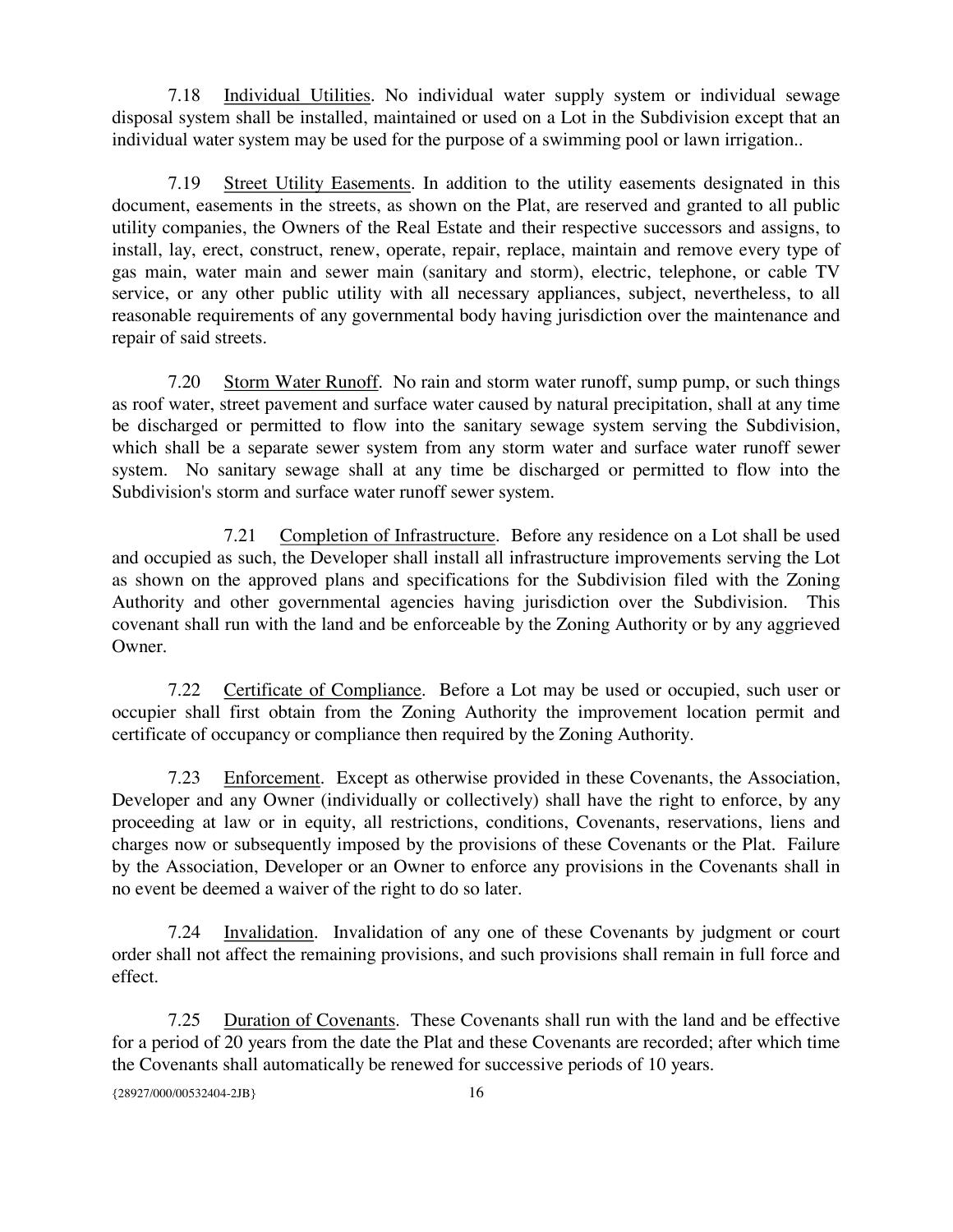7.26 Amendments. Any provision of these Covenants may be amended, but such amendment is subject to the following requirements and limitations:

7.26.1 Except as otherwise provided in Section 7.26.2, in order to amend any provisions of these Covenants, the amendment shall require the written consent of at least 75% of each class of members of the Association in the Subdivisions and the written consent of 75% of each class of members in any then platted additional Sections, if any, of the Subdivision. For purposes of this Section 7.26.1, the term "Owner" and "Lots" shall have the same meaning with respect to "Owners" and "Lots" in such future sections, as the term "Owner" and "Lots" is defined in Sections 1.10 and 1.11. Further, until single-family residences are constructed on all Lots in the Subdivision and certificates of occupancy are issued for those residences, in order to amend these Covenants, the Developer, in addition to those persons whose signatures are required under this Section 7.26.1, also must approve and sign the amendment in order for the amendment to be valid and effective.

7.26.2 Notwithstanding the provisions of Section 7.26.1, Developer and its successors and assigns shall have the exclusive right for a period of four years from the date the Plat and these Covenants are recorded, to amend the Plat or any of the Covenant provisions, provided however such amendment shall not serve to reduce the minimum dwelling size and other requirements contained in Section 7.2, without the written consent of at least 75% of the Owners.

7.27 Lot Size Alterations. No Lot or combination of Lots may be further subdivided until approval for such subdivision has been obtained from the Zoning Authority; except, however, the Developer and its successors in title shall have the absolute right to increase the size of any Lot by adding to such Lot a part of an adjoining Lot (thus decreasing the size of such adjoining Lot) so long as neither of the Lots from which land was added or deleted violates the limitations imposed under Section 1.10 and the requirements of Section 7.4.

**Section 8. MANDATORY SOLID WASTE DISPOSAL**. Unless weekly refuse/garbage pickup services are provided by a governmental entity having jurisdiction thereof, the Association shall be obligated to contract for disposal of garbage and other solid waste and may pay for the cost of such disposal through assessments established under Section 5. An Owner who privately arranges for solid waste disposal to service the Owner's Lot shall not be exempt from payment of any part of an assessment attributable to the cost of waste disposal for which the Association contracts under this Section 8.

**Section 9. ATTORNEY FEES AND RELATED EXPENSES.** In the event the Association, Developer, an Owner, or the Zoning Authority is successful in any proceeding, whether at law or in equity, brought against an Owner to enforce any restriction, covenant, limitation, easement, condition, reservation, lien, or charge now or subsequently imposed by the provisions of these Covenants, the successful party seeking enforcement thereof shall be entitled to recover from the party against whom the proceeding was brought, the reasonable attorney fees and related litigation costs and expenses incurred in such proceeding; and provided further,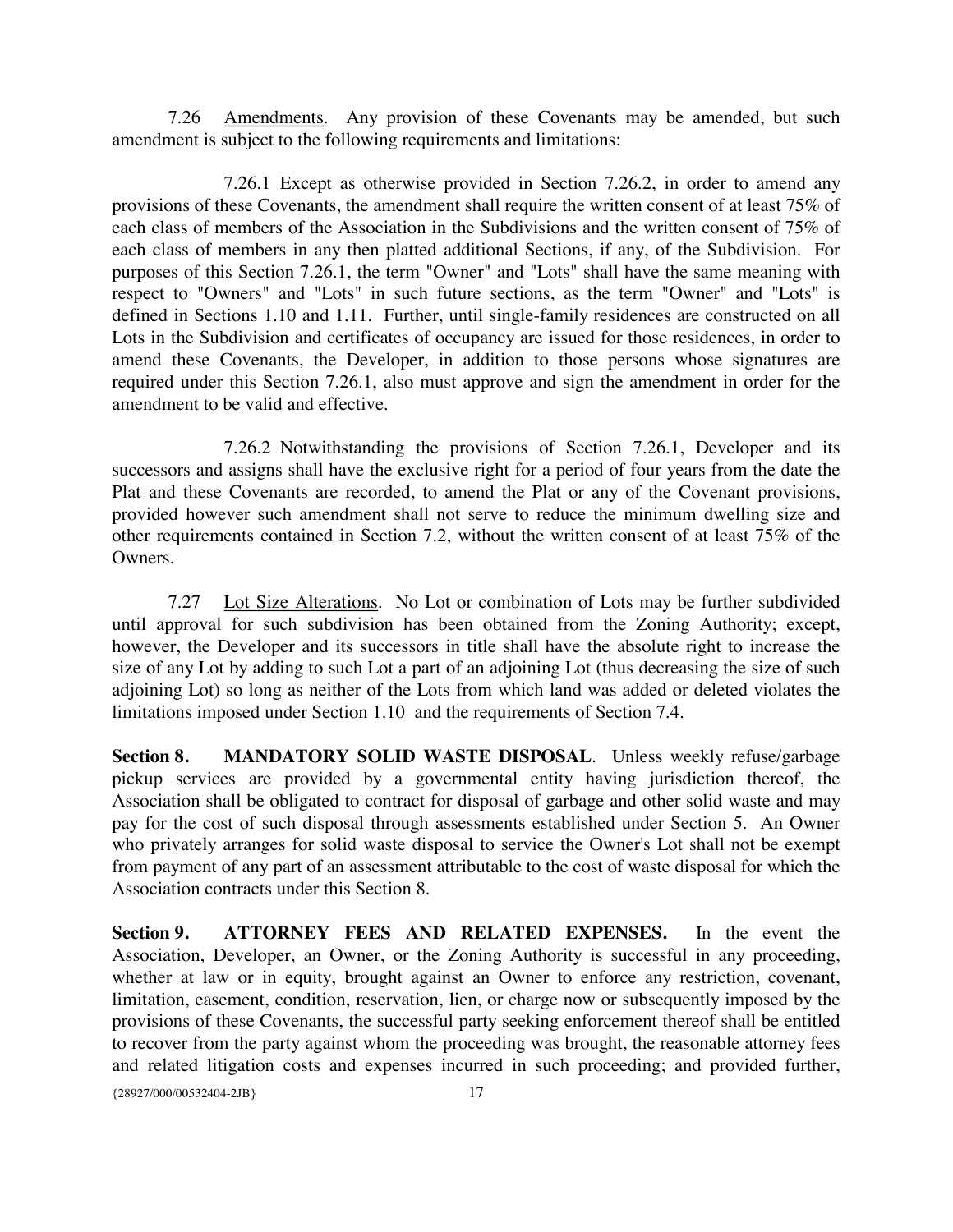however, in no event shall the Developer or the Association or their respective officers, directors, agents, or employees ever be held liable for any attorney fees or litigation costs and expenses of any other party in any legal proceeding.

**Section 10. SIDEWALKS**. Plans and specifications for the Subdivision approved by and on file with the Zoning Authority require the installation of concrete sidewalks within the street rights-of-way in front of Lots 92 through 97 as the obligation of the Owner of the Lot (exclusive of Developer). The sidewalk to be located on a Lot shall be completed in accordance with such plans and specifications prior to the issuance of a certificate of occupancy for such Lot. This Covenant is enforceable by the Zoning Authority, the Developer, the Association, or an Owner, by specific performance or other appropriate legal or equitable remedy. Should a certificate of occupancy be issued to Developer for a Lot on which a sidewalk is required to be constructed, Developer shall be considered as an Owner subject to enforcement of this Covenant but only with respect to that Lot.

**Section 11. ZONING ORDINANCE REQUIREMENTS**. Notwithstanding any other provision herein to the contrary, in the event any applicable zoning ordinance (as modified by any variance that may have been granted with respect to any Lot or the Subdivision) in effect at the time of the recordation of these Covenants contains more stringent requirements than these Covenants, the more stringent zoning ordinance requirements (but as modified by any granted variance) in effect on the date of recordation of these Covenants shall apply; provided, however, nothing contained herein shall prohibit any Lot or the Subdivision from applying for or from being granted a variance with respect to any current or future enacted zoning ordinance, but no variance may be granted which would establish less stringent requirements than the terms and provisions of these Covenants.

The owners of lots in the subdivision and their successors-in-title shall waive and release any and all rights, which they may have or hereafter have to remonstrate against or otherwise object to, interfere with, or oppose any pending or future farming or equine operations adjacent to this site.

**IN WITNESS WHEREOF**, NWM Corp., an Indiana corporation, by its duly authorized President, Joseph L. Zehr, Owner of the Real Estate, has executed this document on this 5<sup>th</sup> day of July, 2016.

> Developer NWM Corp.

By: \_\_\_\_\_\_\_\_\_\_\_\_\_\_\_\_\_\_\_\_\_\_\_\_\_\_\_\_\_\_\_\_\_\_\_\_\_\_

Joseph L. Zehr, Its, President